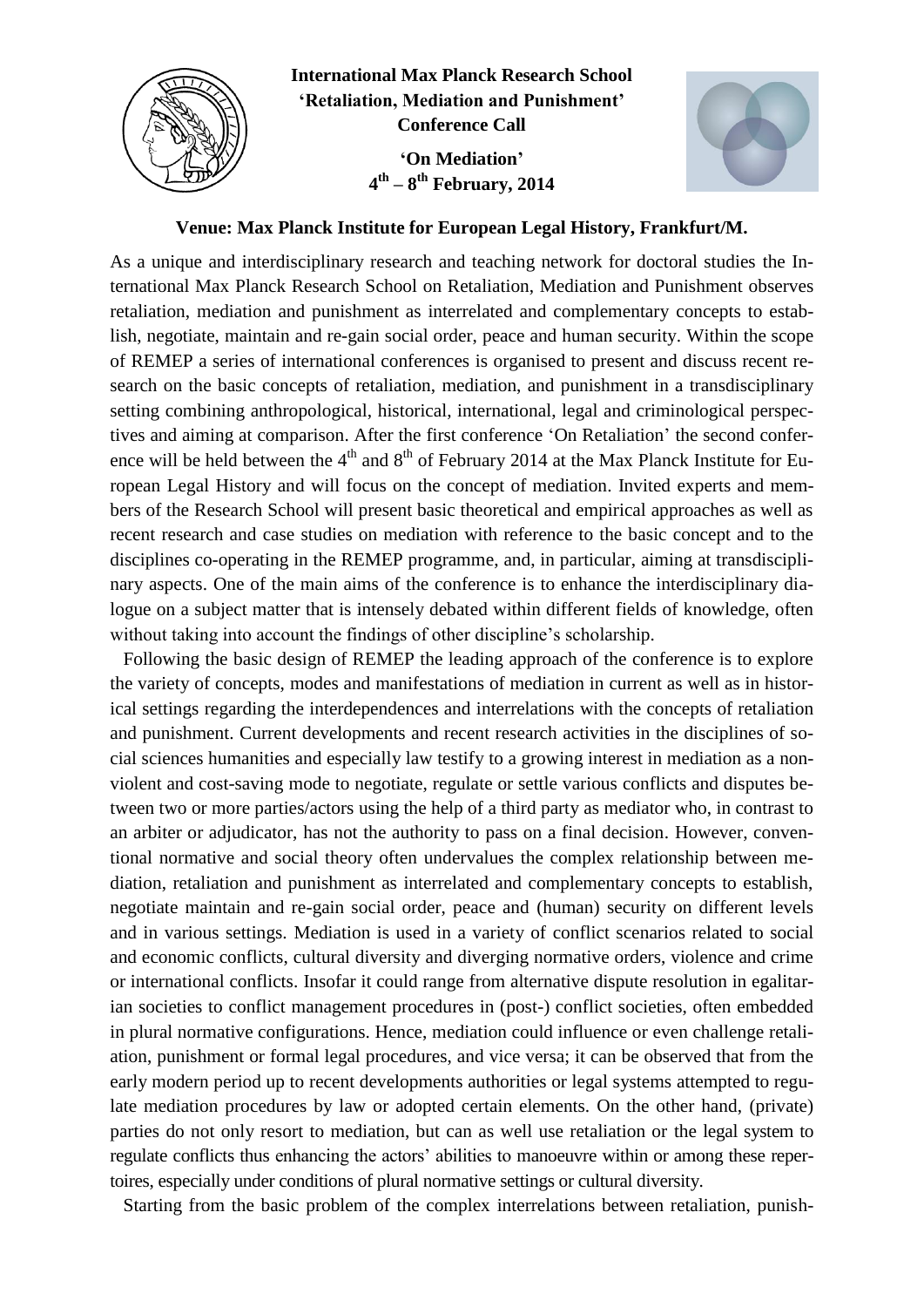ment and mediation, the conference aims to explore the variety of actors, groups and conflicting parties resorting to mediation or acting as mediators in different constellations, which range from central political/judicial authorities, states, global governance institutions, or transnational organisations to non-governmental, regional actors, ethnic or religious communities, kinship groups and local, diaspora, expatriate or migrant groups. Within this broad field, a specific aim is to analyse the role and function of mediation with regard to the interdependences, overlaps, tensions, and collisions between acephalous societies characterised by the absence of a central political authority or areas of limited governance on the one hand and nation states and central authorities on the other hand, manifesting on local, regional and national as well as on trans- and international levels. Current trends and recent research show that mediation, especially on a transnational level and concerning large scale conflict, exchange of violence, international or human security or conflicts related to cultural diversity undergoes a reconfiguration and challenges the concepts of retaliation and punishment and the respective normative orders and legal systems.

As a consequence, mediation as a concept and a practice of conflict management and dispute resolution refers to institutional and normative hybridity as well as to plural normative configurations such as local or customary law, religious law, private or criminal law, or supranational norms. In this respect a further focal question of the conference concerns the function and practice of mediation with regard to plural normative orders, normative and institutional hybridity, and the diversity of alternative dispute resolution and conflict regulation. Though traditionally considered as 'alternative' private dispute resolution, under the condition of normative hybridity and cultural diversity mediation allows to analyse the interplay, conjunctions, overlappings, collisions or blurred boundaries between extrajudicial and judicial conflict resolution and the ways conflict and dispute are addressed in the nomosphere within, beyond, across or even independently from state legal orders and institutions. An example could be the interrelation between private, non-governmental mediators and formal legal systems/institutions, or the ambiguous function of mediation within formal/legal procedure, manifested, for instance, in victim-offender mediation, out-of-court settlements and transitional or restorative justice and related reconciliation processes. Thus, the conference aims also to examine the interrelation between mediation and other modes or institutions of conflict regulation, notably with regard to their function and capability to regulate, solve or reconcile disputes (in particular in settings of cultural diversity) and to establish, negotiate, maintain and re-gain social order, peace or (human) security.

Considering mediation as a concept to informally or formally regulate conflicts in institutional and normative hybrid/plural settings, a further approach of the conference concerns the various procedures of mediation, analysing modes and techniques as well as the role of the different mediation-agents. With regard to the latter, a prime intention is to examine and compare the different roles and functions of arbiters, mediators, and agencies, notably by analysing such issues as status, abilities, skills, training, accountability, and benefits, also taking into account that mediation could develop into a profitable business of a 'mediation and peace industry' which could produce considerable costs for involved parties. Concerning the various informal and formal procedures and practices of mediation such aspects as the form of communication, the languages, logics, and techniques as well as the questions of access, the social construction (or labelling) of conflict parties and their identity patterns, and the strategies for inclusion and exclusion in situations of conflict are of particular interest. These topics are closely connected to the pivotal question if and how mediation produces acceptable, viable and sustainable results (or unintended effects) concerning the regulation of conflicts, the reso